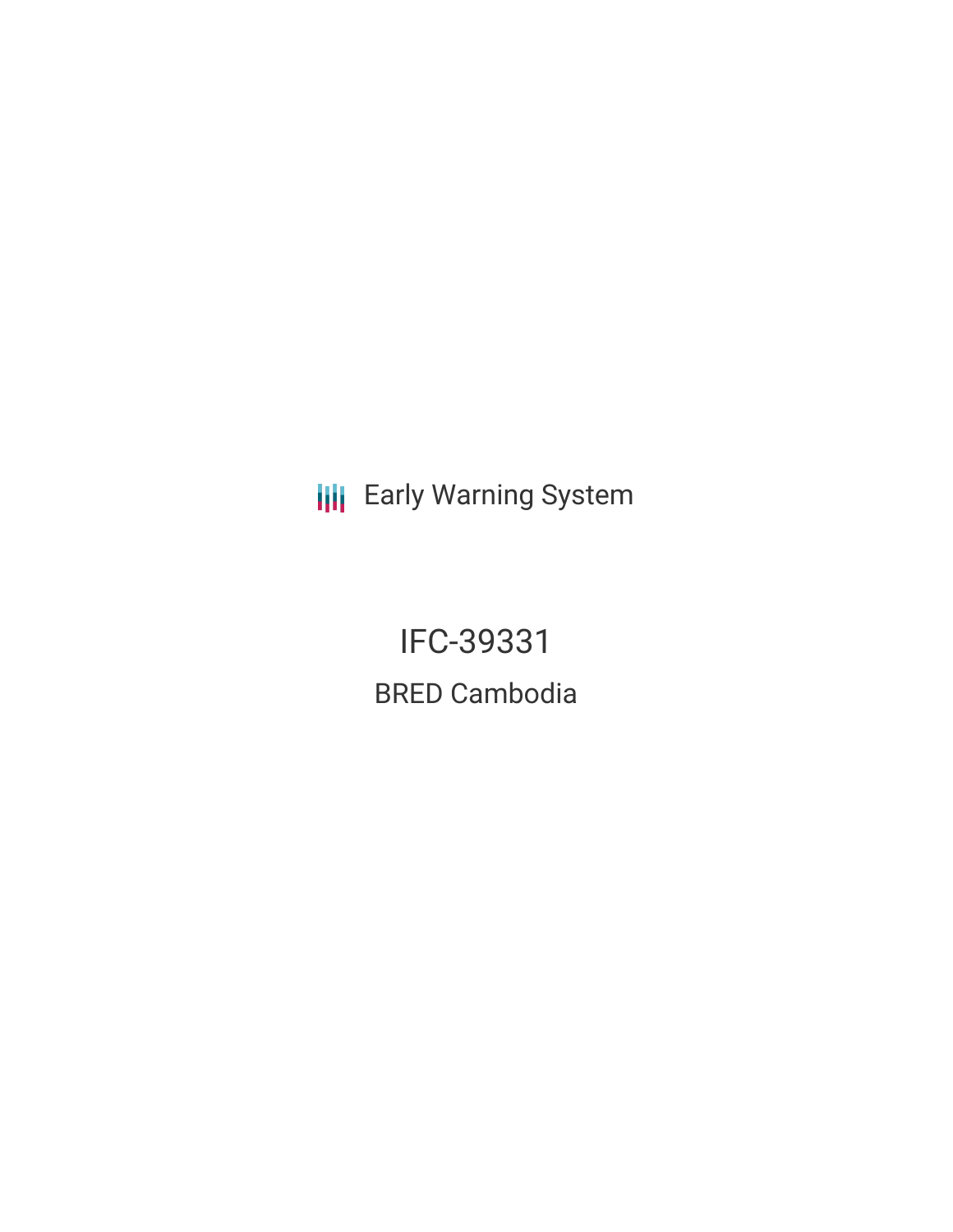

# **Quick Facts**

| <b>Countries</b>              | Cambodia                                |
|-------------------------------|-----------------------------------------|
| <b>Financial Institutions</b> | International Finance Corporation (IFC) |
| <b>Status</b>                 | Proposed                                |
| <b>Bank Risk Rating</b>       | <b>FI</b>                               |
| <b>Voting Date</b>            | 2018-01-26                              |
| <b>Borrower</b>               | BRED BANK (CAMBODIA) PLC                |
| <b>Sectors</b>                | Finance                                 |
| <b>Investment Type(s)</b>     | Equity                                  |
| <b>Project Cost (USD)</b>     | \$15.00 million                         |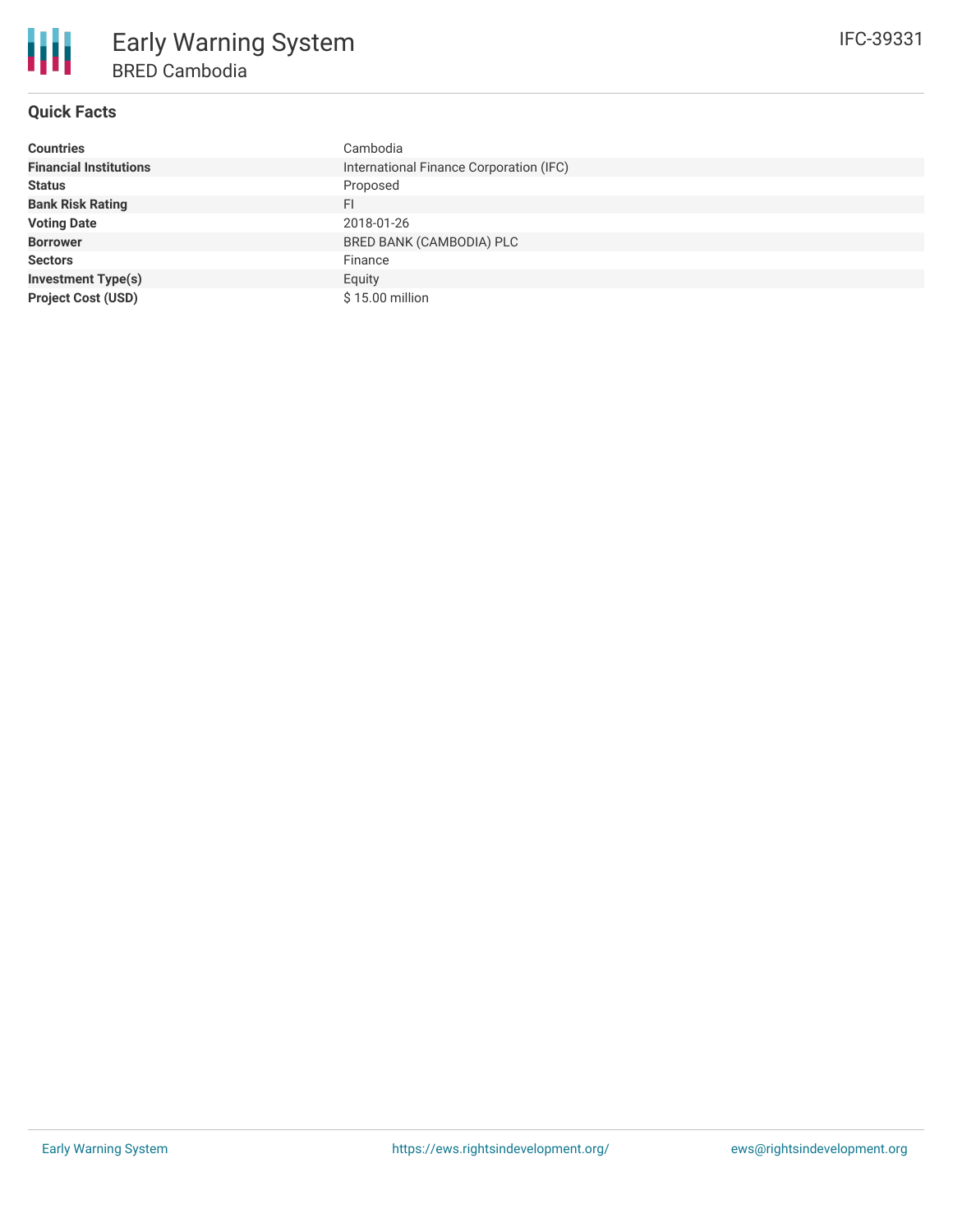

## **Project Description**

According to the IFC website, the proposed project consists of an equity investment in BRED Bank (Cambodia) Plc. ("BRED Cambodia" or the "Bank"), a greenfield bank established as a subsidiary of BRED S.A. ("BRED" or the "Sponsor"), part of BPCE Group.

Expected development impacts: Improved access to finance: The Project will contribute to an increase in access to finance for SMEs through the Bank's targeted products & services. The Bank will also provide access to financial services through the mobilization of deposits. Support to the banking sector: The Project will send a strong signal that IFC continues to support the banking sector in Cambodia, and will contribute to the improvement of corporate governance, risk assessment, E&S procedures.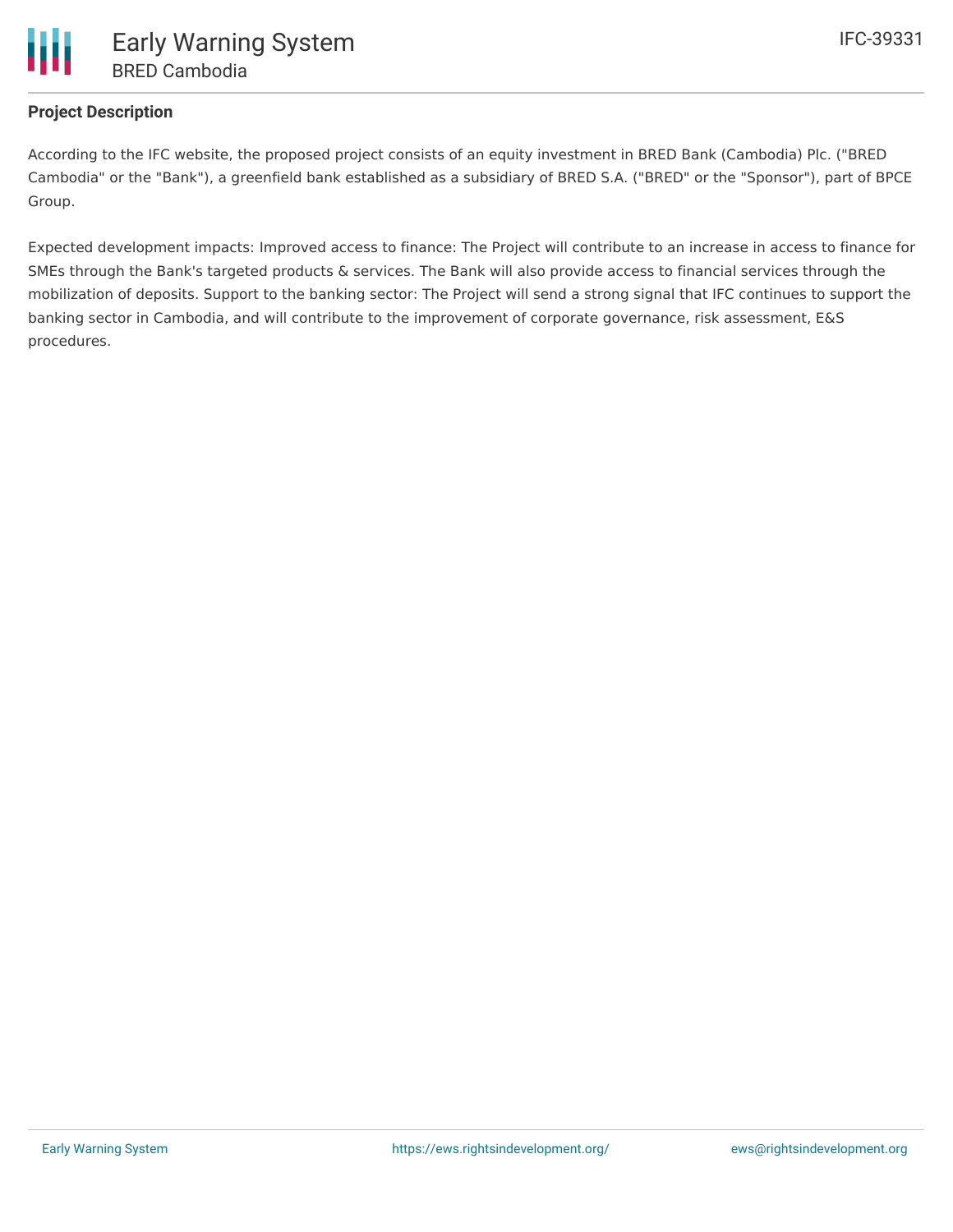The investment will be in the form of common shares with an ownership in BRED Cambodia of up to 20% for a total amount of up to US\$15 million.

### **Financial Intermediary**

Financial Intermediary: A commercial bank or financial institution that receives funds from a development bank. A financial intermediary then lends these funds to their clients (private actors) in the form of loans, bonds, guarantees and equity shares. Financial intermediaries include insurance, pension and equity funds. The direct financial relationship is between the development bank and the financial intermediary.

BRED Bank [\(Cambodia\)](file:///actor/113/) Plc (Financial Intermediary)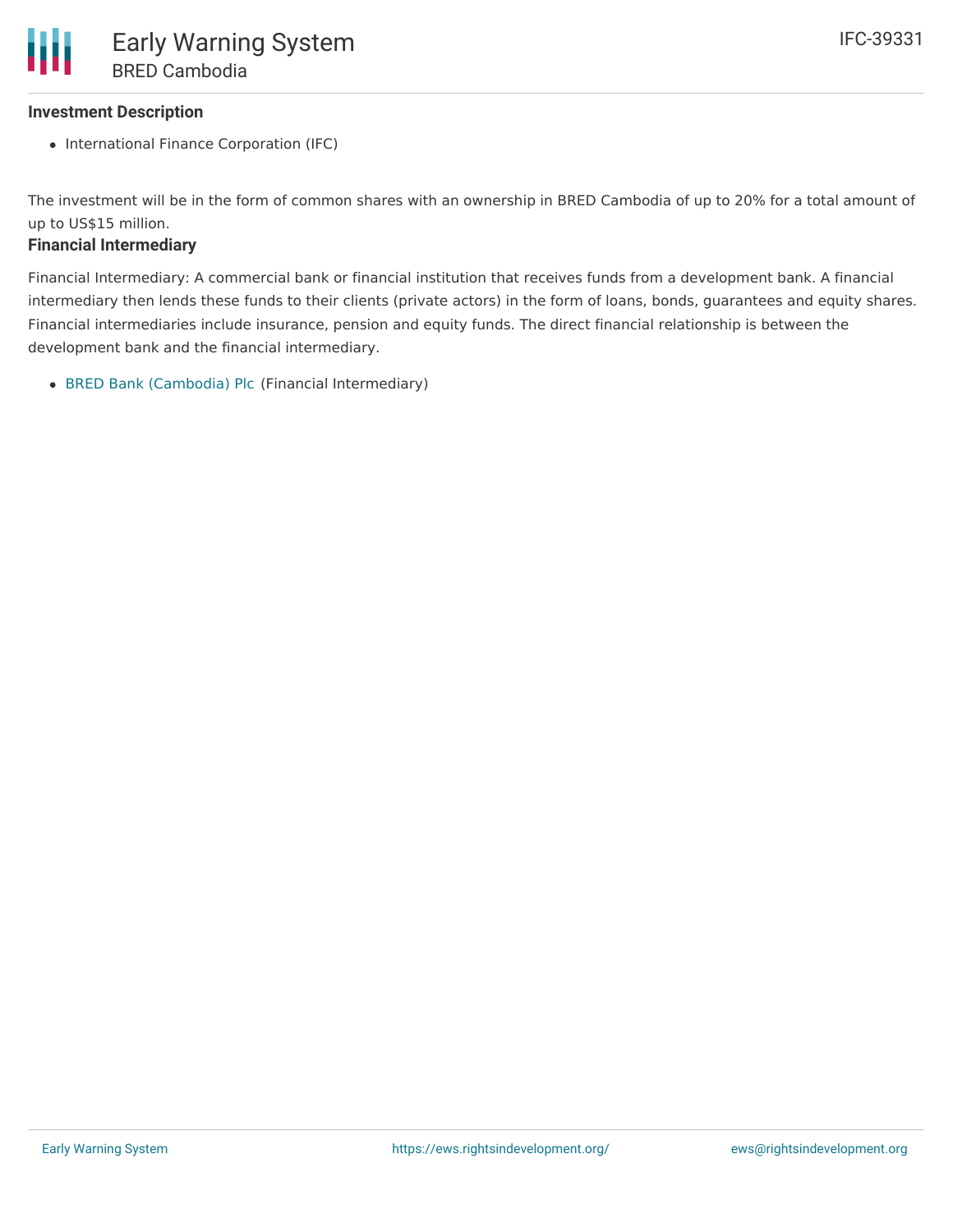### **Private Actors Description**

BRED is part of the Groupe Banque Populaire Caisse d'Epargne ("BPCE"), the second largest banking group in France. BRED is the largest cooperative bank of BPCE, established in the Greater Paris region, Normandy, and Overseas French departments. It has a strong franchise in the SME and entrepreneurs segment in France. BRED belongs to its 150,000 cooperative shareholders-customers .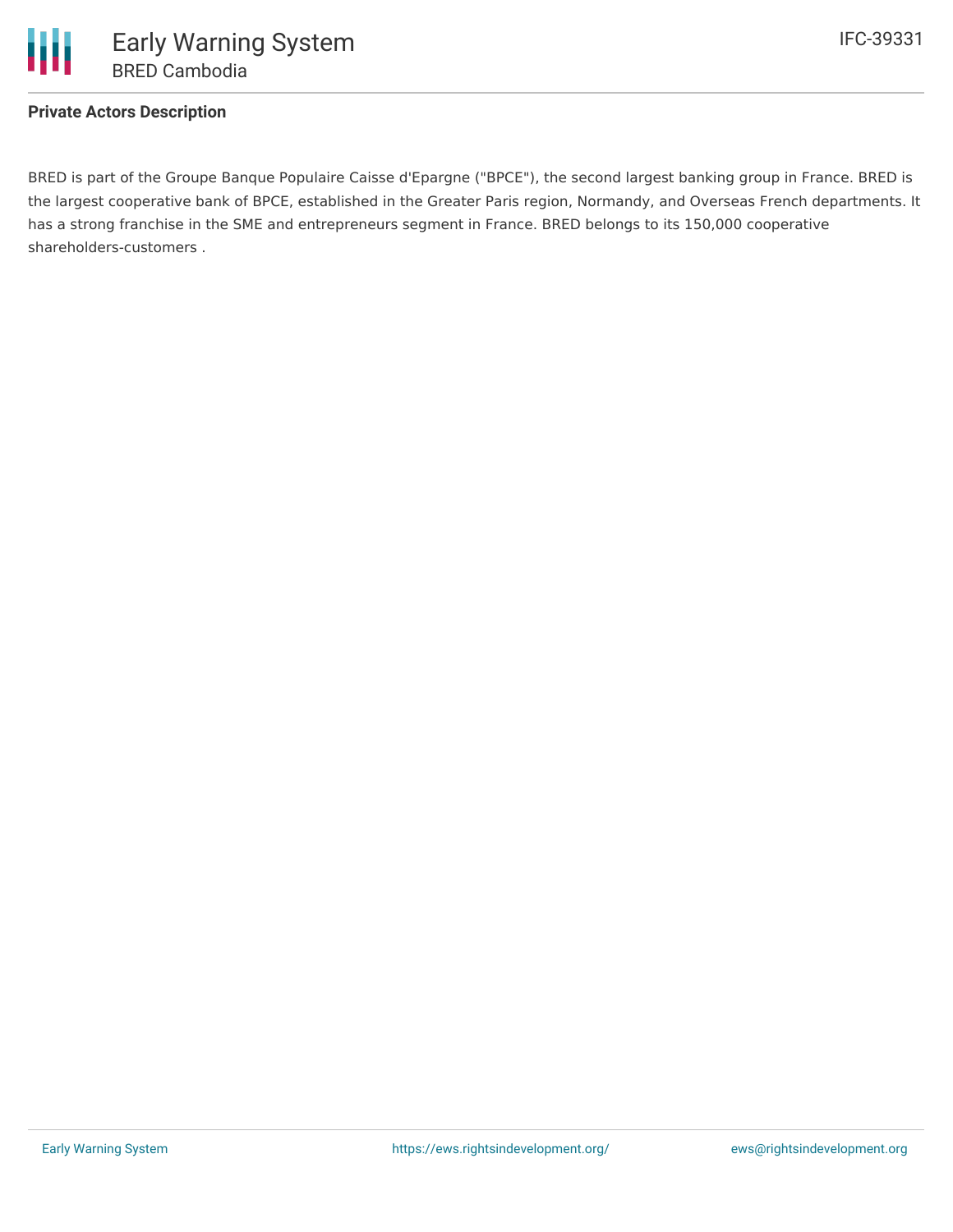

| <b>Private Actor 1</b> | <b>Private Actor</b> Private Actor<br>1 Role | 1 Sector |        | <b>Relation</b> Private Actor 2                 | <b>Private Actor</b><br>2 Role | <b>Private Actor</b><br>2 Sector |
|------------------------|----------------------------------------------|----------|--------|-------------------------------------------------|--------------------------------|----------------------------------|
| $\sim$                 |                                              |          | $\sim$ | Groupe Banque Populaire Caisse d'Epargne - BPCE | Parent Company                 |                                  |